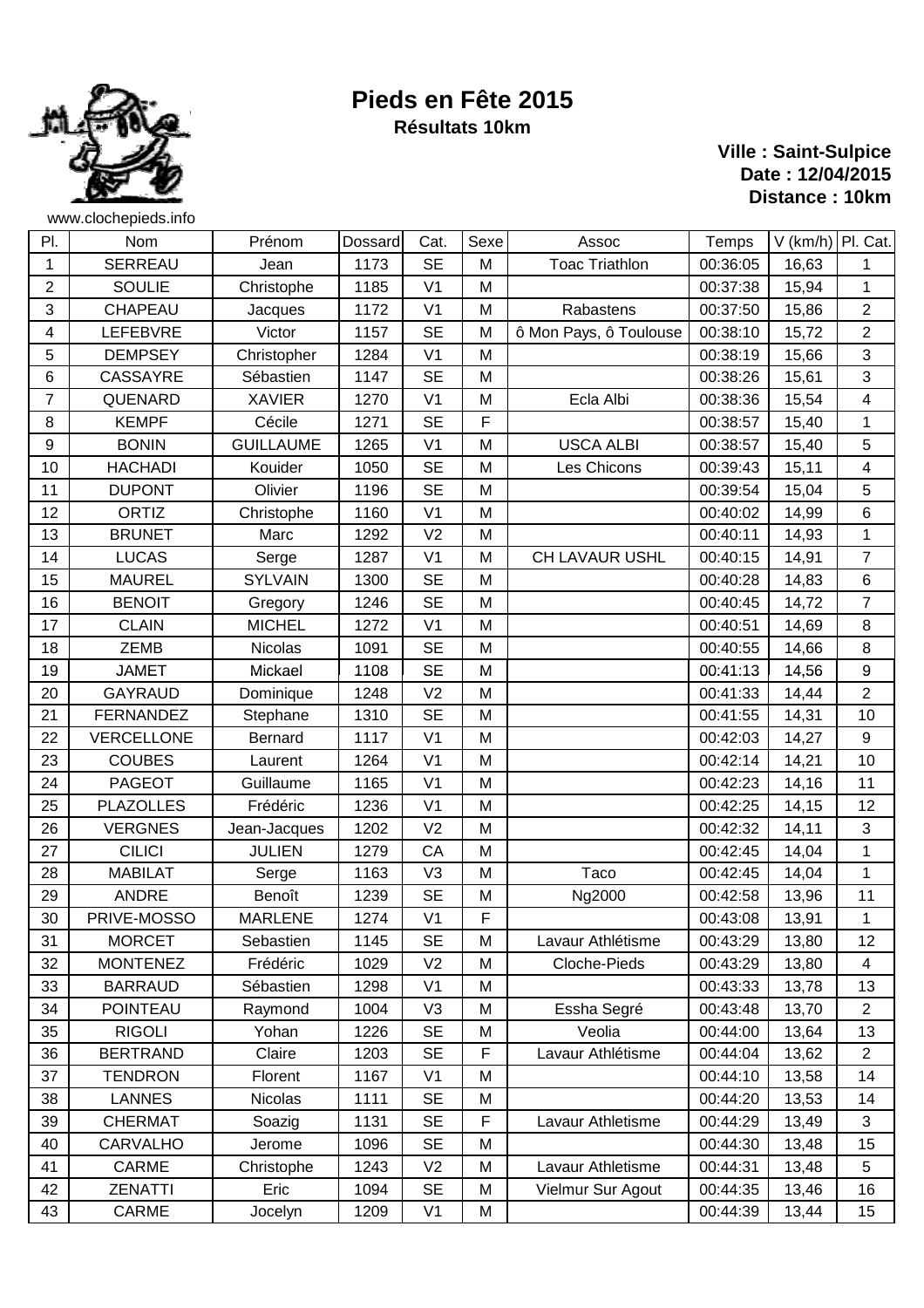| 44 | <b>CAYEIRO</b>     | Éric              | 1110 | <b>SE</b>      | M |                         | 00:44:58 | 13,34 | 17               |
|----|--------------------|-------------------|------|----------------|---|-------------------------|----------|-------|------------------|
| 45 | <b>ROMAN</b>       | Thomas            | 1221 | <b>SE</b>      | M |                         | 00:45:17 | 13,25 | 18               |
| 46 | <b>ASSEMAT</b>     | <b>Didier</b>     | 1156 | V <sub>2</sub> | M | Lavaur Athletisme       | 00:45:20 | 13,24 | 6                |
| 47 | <b>BOULET</b>      | Xavier            | 1087 | V <sub>1</sub> | M |                         | 00:45:22 | 13,23 | 16               |
| 48 | <b>CAPPELLAZZO</b> | Philippe          | 1055 | V <sub>2</sub> | M | Les Chicons             | 00:45:23 | 13,22 | $\overline{7}$   |
| 49 | <b>VOITURIEZ</b>   | Axelle            | 1210 | V <sub>1</sub> | F |                         | 00:45:25 | 13,21 | $\overline{2}$   |
| 50 | <b>VIGUIE</b>      | Christophe        | 1256 | V <sub>1</sub> | M |                         | 00:45:35 | 13,16 | 17               |
| 51 | <b>LADET</b>       | Christophe        | 1200 | V <sub>1</sub> | M |                         | 00:45:51 | 13,09 | 18               |
| 52 | <b>RODIER</b>      | Fabien            | 1280 | <b>SE</b>      | M |                         | 00:45:54 | 13,07 | 19               |
| 53 | <b>REMOND</b>      | Raphael           | 1128 | V <sub>1</sub> | M |                         | 00:46:00 | 13,04 | 19               |
| 54 | <b>DEMARQUET</b>   | Guillaume         | 1137 | <b>SE</b>      | M |                         | 00:46:03 | 13,03 | 20               |
| 55 | <b>WHITE</b>       | <b>MALENA</b>     | 1301 | JU             | F |                         | 00:46:06 | 13,02 | 1                |
| 56 | <b>DINTILHAC</b>   | Patrick           | 1141 | V <sub>2</sub> | M | Cloche-Pieds            | 00:46:08 | 13,01 | 8                |
| 57 | <b>ASTRUC</b>      | Tom               | 1305 | CA             | M | Rives du Tarn           | 00:46:12 | 12,99 | $\overline{2}$   |
| 58 | <b>ALVES</b>       | José              | 1233 | V <sub>1</sub> | M |                         | 00:46:13 | 12,98 | 20               |
| 59 | <b>DINTILHAC</b>   | Serge             | 1136 | V <sub>2</sub> | M | Cloche-Pieds            | 00:46:17 | 12,96 | $\boldsymbol{9}$ |
| 60 | <b>PELICIER</b>    | <b>CHRISTOPHE</b> | 1278 | V <sub>1</sub> | M |                         | 00:46:23 | 12,94 | 21               |
| 61 | <b>CABROL</b>      | Thomas            | 1138 | V <sub>1</sub> | M |                         | 00:46:28 | 12,91 | 22               |
| 62 | <b>SCHIFANO</b>    | <b>BRUNO</b>      | 1277 | V <sub>1</sub> | M |                         | 00:46:33 | 12,89 | 23               |
| 63 | <b>DEPOUTRE</b>    | Loic              | 1129 | <b>SE</b>      | M |                         | 00:46:34 | 12,88 | 21               |
| 64 | <b>LENNON</b>      | Stephane          | 1036 | V <sub>1</sub> | M | <b>USSS</b>             | 00:46:41 | 12,85 | 24               |
| 65 | <b>BLANQUET</b>    | Marc              | 1135 | <b>SE</b>      | M |                         | 00:46:45 | 12,83 | 22               |
| 66 | <b>ROBERT</b>      | <b>Bruno</b>      | 1213 | V <sub>1</sub> | M |                         | 00:46:46 | 12,83 | 25               |
| 67 | <b>TONEL</b>       | Pascal            | 1153 | V <sub>1</sub> | M |                         | 00:46:47 | 12,83 | 26               |
| 68 | <b>MEUNIER</b>     | Franck            | 1154 | <b>SE</b>      | M | <b>Portet Triathlon</b> | 00:46:48 | 12,82 | 23               |
| 69 | <b>TOLOT</b>       | Benoît            | 1090 | <b>SE</b>      | M |                         | 00:46:53 | 12,80 | 24               |
| 70 | <b>DIAS</b>        | <b>ARMAND</b>     | 1283 | V <sub>2</sub> | M |                         | 00:47:01 | 12,76 | 10               |
| 71 | <b>BOISSON</b>     | Mickaël           | 1102 | <b>SE</b>      | M | Chicons                 | 00:47:01 | 12,76 | 25               |
| 72 | <b>SOLLIER</b>     | David             | 1114 | V <sub>1</sub> | M |                         | 00:47:31 | 12,63 | 27               |
| 73 | <b>FONTES</b>      | Michel            | 1199 | V <sub>2</sub> | M |                         | 00:47:36 | 12,61 | 11               |
| 74 | DELAGNEAU          | Dimitri           | 1231 | ES             | M | Pieds Carré             | 00:47:36 | 12,61 | $\mathbf{1}$     |
| 75 | <b>LOHEZ</b>       | Pascal            | 1053 | V <sub>2</sub> | M | Les Chicons             | 00:47:45 | 12,57 | 12               |
| 76 | <b>SUISSA</b>      | Eric              | 1073 | V <sub>1</sub> | M |                         | 00:47:46 | 12,56 | 28               |
| 77 | <b>CZAPLA</b>      | Benoît            | 1206 | <b>SE</b>      | M |                         | 00:47:56 | 12,52 | 26               |
| 78 | COUDOL             | David             | 1148 | V <sub>1</sub> | M |                         | 00:47:56 | 12,52 | 29               |
| 79 | <b>COMBES</b>      | Cédric            | 1255 | V <sub>1</sub> | M |                         | 00:47:58 | 12,51 | 30               |
| 80 | <b>RIGAUD</b>      | <b>ALAIN</b>      | 1261 | V <sub>3</sub> | M |                         | 00:47:58 | 12,51 | 3                |
| 81 | <b>ALBOUY</b>      | Pierre            | 1011 | <b>SE</b>      | M |                         | 00:47:59 | 12,50 | 27               |
| 82 | <b>TRIBONDEAU</b>  | J-F               | 1238 | V <sub>2</sub> | M |                         | 00:48:01 | 12,50 | 13               |
| 83 | <b>SANCHEZ</b>     | Grégorio          | 1225 | V <sub>1</sub> | M | Ecla                    | 00:48:07 | 12,47 | 31               |
| 84 | <b>SAUTHIER</b>    | Nicolas           | 1198 | V <sub>1</sub> | M |                         | 00:48:14 | 12,44 | 32               |
| 85 | <b>SIRE</b>        | David             | 1227 | V <sub>1</sub> | M |                         | 00:48:15 | 12,44 | 33               |
| 86 | <b>GARCIA</b>      | <b>FABIEN</b>     | 1267 | <b>SE</b>      | M |                         | 00:48:25 | 12,39 | 28               |
| 87 | <b>BASTID</b>      | Morgan            | 1107 | <b>SE</b>      | F |                         | 00:48:25 | 12,39 | $\overline{4}$   |
| 88 | <b>BARBIER</b>     | Amaury            | 1214 | <b>SE</b>      | M |                         | 00:48:29 | 12,38 | 29               |
| 89 | <b>BERGERET</b>    | Timothée          | 1218 | <b>SE</b>      | M |                         | 00:48:29 | 12,38 | 30               |
| 90 | <b>VEILLERES</b>   | Cedric            | 1037 | V <sub>1</sub> | M |                         | 00:48:37 | 12,34 | 34               |
| 91 | <b>ASTRUC</b>      | <b>THIERRY</b>    | 1307 | V <sub>2</sub> | M | RIVES DU TARN           | 00:48:42 | 12,32 | 14               |
| 92 | <b>ZANCARINI</b>   | Jean Pierre       | 1078 | V <sub>2</sub> | M | <b>Olympique Salies</b> | 00:48:47 | 12,30 | 15               |
| 93 | <b>BARDOU</b>      | Olivier           | 1158 | V <sub>1</sub> | M |                         | 00:48:48 | 12,30 | 35               |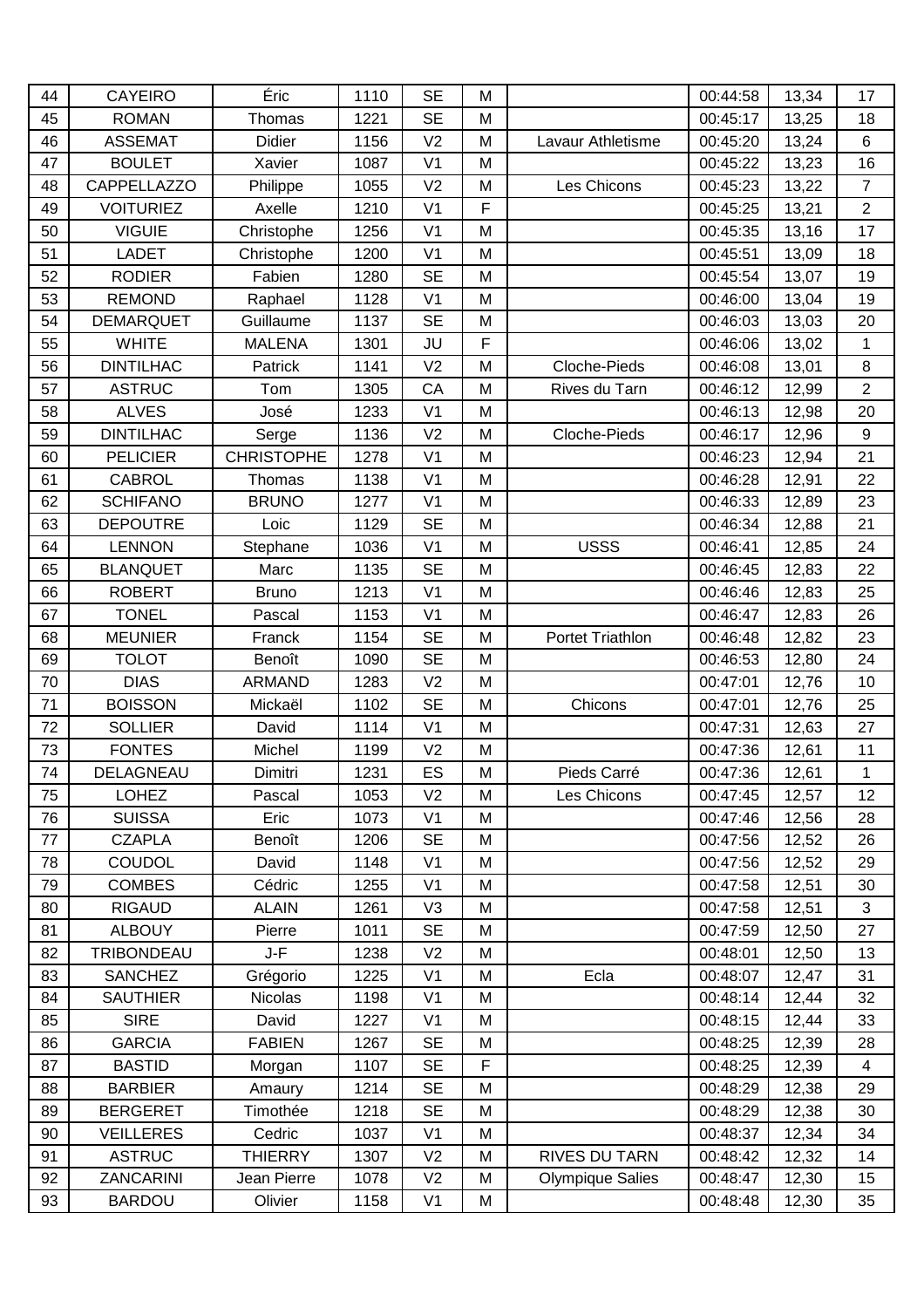| 94  | <b>BERNADO</b>    | Sandra          | 1126 | V <sub>1</sub> | F | Ecla                    | 00:48:49 | 12,29 | $\mathbf{3}$            |
|-----|-------------------|-----------------|------|----------------|---|-------------------------|----------|-------|-------------------------|
| 95  | <b>ZOTOS</b>      | JEAN-CLAUDE     | 1313 | V <sub>1</sub> | M |                         | 00:48:51 | 12,28 | 36                      |
| 96  | <b>ROBERT</b>     | <b>LAURENT</b>  | 1291 | V <sub>1</sub> | M |                         | 00:48:52 | 12,28 | 37                      |
| 97  | <b>CALM</b>       | Julien          | 1276 | <b>SE</b>      | M |                         | 00:48:53 | 12,27 | 31                      |
| 98  | <b>ETIENNE</b>    | Christophe      | 1061 | V <sub>2</sub> | M |                         | 00:48:56 | 12,26 | 16                      |
| 99  | <b>JUIN</b>       | Mathieu         | 1224 | <b>SE</b>      | M |                         | 00:48:57 | 12,26 | 32                      |
| 100 | <b>DUPUY</b>      | Xavier          | 1134 | <b>SE</b>      | M |                         | 00:48:58 | 12,25 | 33                      |
| 101 | <b>ROULET</b>     | Nicolas         | 1133 | <b>SE</b>      | M |                         | 00:48:58 | 12,25 | 34                      |
| 102 | <b>BILLON</b>     | Jérémie         | 1294 | <b>SE</b>      | M |                         | 00:49:00 | 12,24 | 35                      |
| 103 | <b>CHALLUT</b>    | Stephane        | 1182 | V <sub>1</sub> | M |                         | 00:49:00 | 12,24 | 38                      |
| 104 | <b>COUFFIGNAL</b> | Laurent         | 1065 | V <sub>1</sub> | M |                         | 00:49:03 | 12,23 | 39                      |
| 105 | <b>PRIVE</b>      | Hervé           | 1275 | V <sub>2</sub> | M |                         | 00:49:03 | 12,23 | 17                      |
| 106 | <b>LARTIGUE</b>   | Jean Philippe   | 1066 | V <sub>1</sub> | M |                         | 00:49:10 | 12,20 | 40                      |
| 107 | <b>GINESTE</b>    | Cedric          | 1116 | <b>SE</b>      | M |                         | 00:49:10 | 12,20 | 36                      |
| 108 | <b>JARRY</b>      | Frederic        | 1124 | V <sub>1</sub> | M |                         | 00:49:11 | 12,20 | 41                      |
| 109 | <b>PUJADE</b>     | Kevin           | 1009 | <b>SE</b>      | M |                         | 00:49:11 | 12,20 | 37                      |
| 110 | <b>BOSC</b>       | Jerome          | 1019 | V <sub>1</sub> | M | Pieds Carrés            | 00:49:17 | 12,17 | 42                      |
| 111 | <b>SALVAT</b>     | Jérémi          | 1178 | <b>SE</b>      | M |                         | 00:49:18 | 12,17 | 38                      |
| 112 | <b>DEMONGIN</b>   | Maxime          | 1179 | <b>SE</b>      | M |                         | 00:49:39 | 12,08 | 39                      |
| 113 | <b>GUEYE</b>      | Amadou          | 1095 | <b>SE</b>      | M |                         | 00:49:40 | 12,08 | 40                      |
| 114 | <b>LEBOURDAIS</b> | Alain           | 1309 | V <sub>1</sub> | M |                         | 00:49:41 | 12,08 | 43                      |
| 115 | <b>VALENCIA</b>   | Philippe        | 1211 | V <sub>1</sub> | M |                         | 00:49:43 | 12,07 | 44                      |
| 116 | <b>MAIRAL</b>     | Olivier         | 1201 | V <sub>1</sub> | M |                         | 00:49:48 | 12,05 | 45                      |
| 117 | <b>MALBERT</b>    | Stéphane        | 1190 | <b>SE</b>      | M |                         | 00:49:53 | 12,03 | 41                      |
| 118 | <b>AITOUSSAIN</b> | <b>NADIA</b>    | 1295 | <b>SE</b>      | F |                         | 00:49:55 | 12,02 | 5                       |
| 119 | <b>BRAVO</b>      | Michel          | 1266 | V <sub>2</sub> | M |                         | 00:49:56 | 12,02 | 18                      |
| 120 | <b>PICAUD</b>     | Stéphane        | 1072 | V <sub>1</sub> | M | Les Chicons             | 00:50:01 | 12,00 | 46                      |
| 121 | <b>PELFORT</b>    | Jerome          | 1215 | V <sub>1</sub> | M |                         | 00:50:08 | 11,97 | 47                      |
| 122 | <b>CHOVEAU</b>    | Eric            | 1204 | V <sub>2</sub> | M | Petons Gragnaguais      | 00:50:23 | 11,91 | 19                      |
| 123 | MAGNÉ             | Olivier         | 1161 | V <sub>1</sub> | M | Cloche-Pieds            | 00:50:34 | 11,87 | 48                      |
| 124 | LAVERGNE          | Fabrice         | 1025 | <b>SE</b>      | M |                         | 00:50:40 | 11,84 | 42                      |
| 125 | CAZOT             | Jerome          | 1002 | <b>SE</b>      | M |                         | 00:50:44 | 11,83 | 43                      |
| 126 | <b>ROUSSEL</b>    | Emmanuel        | 1208 | $\sf SE$       | M |                         | 00:50:46 | 11,82 | 44                      |
| 127 | <b>NOGIER</b>     | Marie Alix      | 1244 | <b>SE</b>      | F |                         | 00:50:46 | 11,82 | 6                       |
| 128 | <b>ROUSSEL</b>    | <b>Nicolas</b>  | 1183 | <b>SE</b>      | M |                         | 00:50:46 | 11,82 | 45                      |
| 129 | <b>TOURRENC</b>   | <b>ALICE</b>    | 1302 | V <sub>1</sub> | F |                         | 00:50:47 | 11,81 | $\overline{\mathbf{4}}$ |
| 130 | <b>CHARLERY</b>   | Fabien          | 1251 | <b>SE</b>      | M |                         | 00:50:51 | 11,80 | 46                      |
| 131 | <b>DELTHEIL</b>   | Jean-Christophe | 1303 | V <sub>1</sub> | M |                         | 00:50:52 | 11,80 | 49                      |
| 132 | <b>PIMENTEL</b>   | Constantin      | 1253 | V <sub>1</sub> | M |                         | 00:50:53 | 11,79 | 50                      |
| 133 | <b>CHENERIE</b>   | Jean-Hugues     | 1077 | V <sub>2</sub> | M |                         | 00:50:54 | 11,79 | 20                      |
| 134 | <b>BOSCARIOL</b>  | Rolland         | 1085 | V <sub>3</sub> | M | Asa Lavaur              | 00:51:02 | 11,76 | $\overline{4}$          |
| 135 | <b>NOUGAROLIS</b> | Pascal          | 1118 | V <sub>1</sub> | M |                         | 00:51:10 | 11,73 | 51                      |
| 136 | <b>TIBBAL</b>     | Christophe      | 1020 | V <sub>1</sub> | M | Cloche-Pieds            | 00:51:13 | 11,71 | 52                      |
| 137 | <b>PINEL</b>      | Yoann           | 1286 | <b>SE</b>      | M | POMPIERS ST SULPICE     | 00:51:19 | 11,69 | 47                      |
| 138 | <b>BRU</b>        | Maxime          | 1132 | <b>SE</b>      | M |                         | 00:51:29 | 11,65 | 48                      |
| 139 | <b>LICCIARDI</b>  | Gregory         | 1259 | <b>SE</b>      | M |                         | 00:51:31 | 11,65 | 49                      |
| 140 | COCCOLO           | Véronique       | 1282 | V <sub>1</sub> | F |                         | 00:51:35 | 11,63 | 5                       |
| 141 | <b>DELBEZ</b>     | Remy            | 1071 | <b>SE</b>      | M |                         | 00:51:44 | 11,60 | 50                      |
| 142 | <b>COLLET</b>     | Stephane        | 1176 | V <sub>1</sub> | M |                         | 00:51:54 | 11,56 | 53                      |
| 143 | <b>BOURSIN</b>    | Gilles          | 1220 | V <sub>2</sub> | M | Pieds Lurons Saint-Jean | 00:51:55 | 11,56 | 21                      |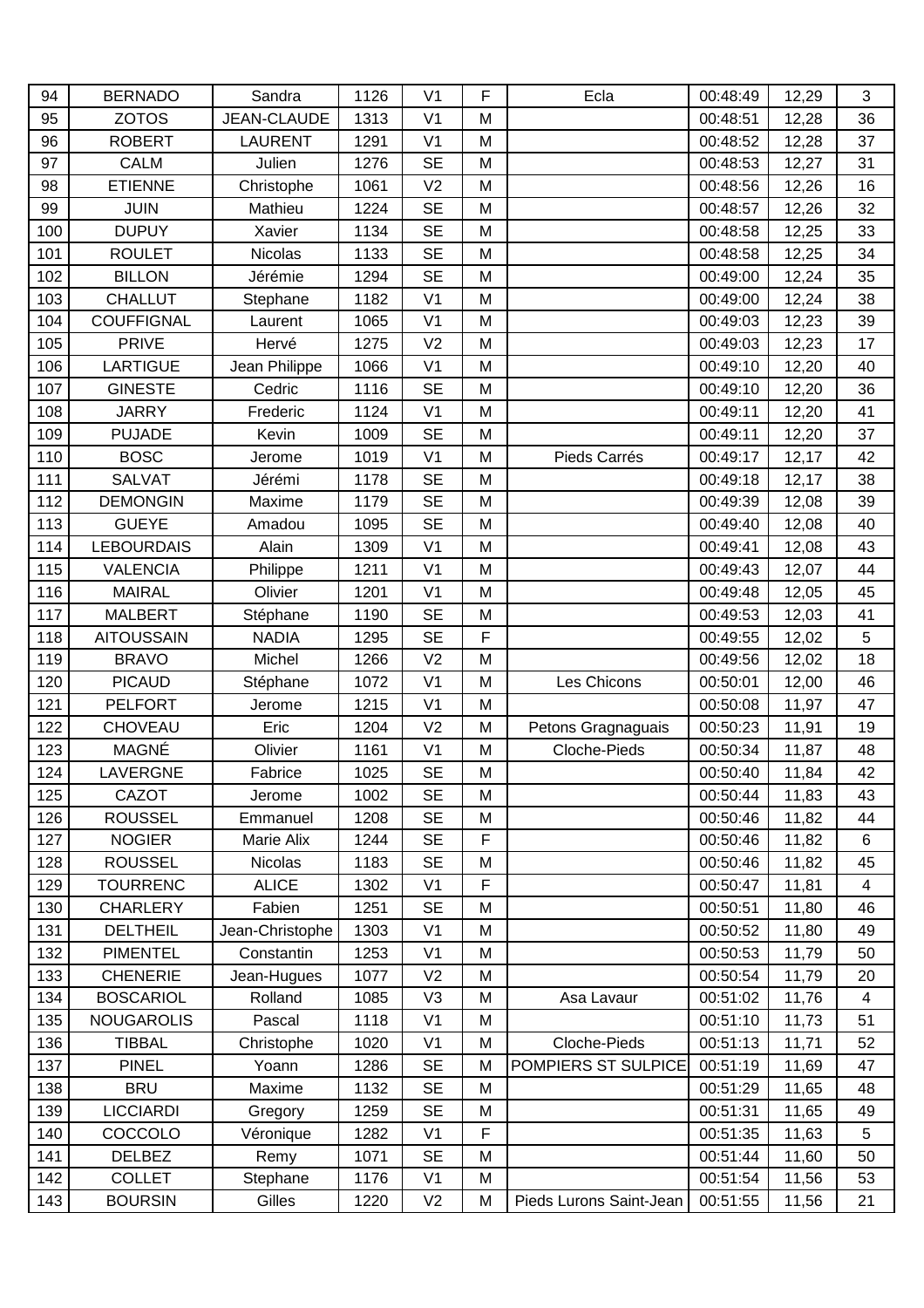| 144 | <b>JAMBON</b>       | Pierre-Yves        | 1143 | V <sub>1</sub> | M |                           | 00:51:57 | 11,55 | 54             |
|-----|---------------------|--------------------|------|----------------|---|---------------------------|----------|-------|----------------|
| 145 | <b>MENDIONDO</b>    | Jean-François      | 1056 | V <sub>2</sub> | M | Les Chicons               | 00:52:01 | 11,53 | 22             |
| 146 | <b>LAQUEILHE</b>    | Jean               | 1104 | V <sub>2</sub> | M | Lavaur Athletisme         | 00:52:10 | 11,50 | 23             |
| 147 | <b>TROMEUR</b>      | Anita              | 1007 | V <sub>1</sub> | F | Essha Segré               | 00:52:16 | 11,48 | 6              |
| 148 | <b>ZEMB</b>         | Jean Paul          | 1155 | V <sub>3</sub> | M |                           | 00:52:17 | 11,48 | $\overline{5}$ |
| 149 | <b>RIZZI</b>        | Céline             | 1028 | V <sub>1</sub> | F | Cloche-Pieds              | 00:52:34 | 11,41 | $\overline{7}$ |
| 150 | <b>PUECHAL</b>      | François           | 1023 | <b>SE</b>      | M |                           | 00:52:37 | 11,40 | 51             |
| 151 | <b>PETROGNANI</b>   | Guillaume          | 1049 | <b>SE</b>      | M | Les Chicons               | 00:52:42 | 11,39 | 52             |
| 152 | <b>VALENTIN</b>     | <b>Nicolas</b>     | 1237 | V <sub>1</sub> | M | Pieds Carrés              | 00:53:12 | 11,28 | 55             |
| 153 | <b>THOMAS</b>       | <b>MICHEL</b>      | 1288 | V <sub>3</sub> | M | Lavaur Athlétisme         | 00:53:13 | 11,27 | 6              |
| 154 | <b>FILIPPINI</b>    | Daniel             | 1262 | V <sub>4</sub> | M |                           | 00:53:17 | 11,26 | $\mathbf{1}$   |
| 155 | <b>DEYBER</b>       | Lucie              | 1060 | <b>SE</b>      | F | Cloche-Pieds              | 00:53:18 | 11,26 | $\overline{7}$ |
| 156 | <b>AGUILAY</b>      | David              | 1252 | <b>SE</b>      | M |                           | 00:53:19 | 11,25 | 53             |
| 157 | <b>VUILLET</b>      | Laurent            | 1021 | V <sub>1</sub> | M | Cloche-Pieds              | 00:53:23 | 11,24 | 56             |
| 158 | <b>POULET</b>       | Christophe         | 1232 | <b>SE</b>      | M |                           | 00:53:35 | 11,20 | 54             |
| 159 | <b>BELLUC</b>       | <b>FABIEN</b>      | 1314 | <b>SE</b>      | M |                           | 00:53:39 | 11,18 | 55             |
| 160 | <b>MONTEL</b>       | Laurent            | 1089 | V <sub>1</sub> | M |                           | 00:53:58 | 11,12 | 57             |
| 161 | <b>REY</b>          | Jérôme             | 1289 | V <sub>1</sub> | M |                           | 00:54:01 | 11,11 | 58             |
| 162 | <b>AMIEL</b>        | Sébastien          | 1127 | JU             | M |                           | 00:54:01 | 11,11 | $\mathbf{1}$   |
| 163 | <b>GORDON</b>       | Gilles             | 1045 | V <sub>1</sub> | M | Los Ataulats              | 00:54:05 | 11,09 | 59             |
| 164 | <b>BENAVENT</b>     | Nicolas            | 1113 | V <sub>1</sub> | M |                           | 00:54:05 | 11,09 | 60             |
| 165 | <b>MARTIN</b>       | Jacques            | 1290 | V <sub>2</sub> | M |                           | 00:54:07 | 11,09 | 24             |
| 166 | <b>BESSIERE</b>     | Saskia             | 1194 | V <sub>1</sub> | F | Cloche-Pieds              | 00:54:09 | 11,08 | 8              |
| 167 | <b>HUMEAU</b>       | Laurent            | 1063 | <b>SE</b>      | M |                           | 00:54:14 | 11,06 | 56             |
| 168 | <b>GLEYSES</b>      | Melanie            | 1001 | <b>SE</b>      | F |                           | 00:54:25 | 11,03 | 8              |
| 169 | <b>CADENE</b>       | Georges            | 1119 | V <sub>3</sub> | M |                           | 00:54:29 | 11,01 | $\overline{7}$ |
| 170 | <b>FABRE</b>        | Christophe         | 1312 | V <sub>1</sub> | M |                           | 00:54:30 | 11,01 | 61             |
| 171 | <b>ANTOINE</b>      | <b>Benoit</b>      | 1120 | V <sub>1</sub> | M | Fc Veterans Saint-Sulpice | 00:54:42 | 10,97 | 62             |
| 172 | <b>COSTES</b>       | Philippe           | 1121 | V <sub>2</sub> | M | Lavaur Athlétisme         | 00:54:50 | 10,94 | 25             |
| 173 | <b>VIATGE</b>       | Michel             | 1103 | V <sub>2</sub> | M | Cloche-Pieds              | 00:54:51 | 10,94 | 26             |
| 174 | <b>SCHALLEIDNER</b> | Loïc               | 1092 | <b>SE</b>      | M |                           | 00:54:55 | 10,93 | 57             |
| 175 | <b>VIDOT</b>        | Céline             | 1140 | <b>SE</b>      | F | Cloche-Pieds              | 00:55:01 | 10,91 | 9              |
| 176 | <b>JARRY</b>        | Stephanie          | 1125 | V <sub>1</sub> | F |                           | 00:55:06 | 10,89 | 9              |
| 177 | <b>TREMPAT</b>      | Anne               | 1079 | <b>SE</b>      | F | Cloche-Pieds              | 00:55:11 | 10,87 | 10             |
| 178 | <b>TEGON</b>        | Valerie            | 1169 | V <sub>1</sub> | F |                           | 00:55:21 | 10,84 | 10             |
| 179 | <b>BOYA</b>         | Eric               | 1240 | V <sub>2</sub> | M |                           | 00:55:22 | 10,84 | 27             |
| 180 | <b>PICAN</b>        | Nathalie           | 1122 | V <sub>1</sub> | F | Cloche-Pieds              | 00:55:47 | 10,76 | 11             |
| 181 | <b>TEPHAINE</b>     | Jean-Pierre        | 1123 | V <sub>2</sub> | M | As Adp (95)               | 00:55:47 | 10,76 | 28             |
| 182 | <b>BOUDOU</b>       | Francis            | 1109 | V <sub>3</sub> | M | Asat Kangourou            | 00:55:50 | 10,75 | 8              |
| 183 | <b>VION</b>         | Stephane           | 1024 | <b>SE</b>      | M |                           | 00:55:52 | 10,74 | 58             |
| 184 | <b>BOURSIN</b>      | <b>Anne Claire</b> | 1219 | CA             | F | Pieds Lurons Saint-Jean   | 00:55:54 | 10,73 | 1              |
| 185 | <b>CHAUDERON</b>    | Jean Paul          | 1249 | V <sub>2</sub> | M |                           | 00:56:04 | 10,70 | 29             |
| 186 | <b>TORRE</b>        | Rene               | 1181 | V <sub>3</sub> | M |                           | 00:56:11 | 10,68 | 9              |
| 187 | <b>ORTEGA</b>       | Karelle            | 1245 | V <sub>1</sub> | F |                           | 00:56:15 | 10,67 | 12             |
| 188 | <b>SICARD</b>       | Jacques            | 1285 | V <sub>4</sub> | M | <b>USCA LESCURE</b>       | 00:56:16 | 10,66 | $\overline{2}$ |
| 189 | <b>DURAN</b>        | Martine            | 1074 | V <sub>2</sub> | F |                           | 00:56:20 | 10,65 | 1              |
| 190 | <b>GALAN</b>        | Myriam             | 1250 | V <sub>1</sub> | F |                           | 00:56:24 | 10,64 | 13             |
| 191 | <b>CASTRES</b>      | <b>BENOIT</b>      | 1299 | <b>SE</b>      | M |                           | 00:56:24 | 10,64 | 59             |
| 192 | <b>KUNERTH</b>      | Marion             | 1068 | <b>SE</b>      | F |                           | 00:56:25 | 10,64 | 11             |
| 193 | <b>ROUGIER</b>      | Olivier            | 1175 | V <sub>1</sub> | M |                           | 00:56:26 | 10,63 | 63             |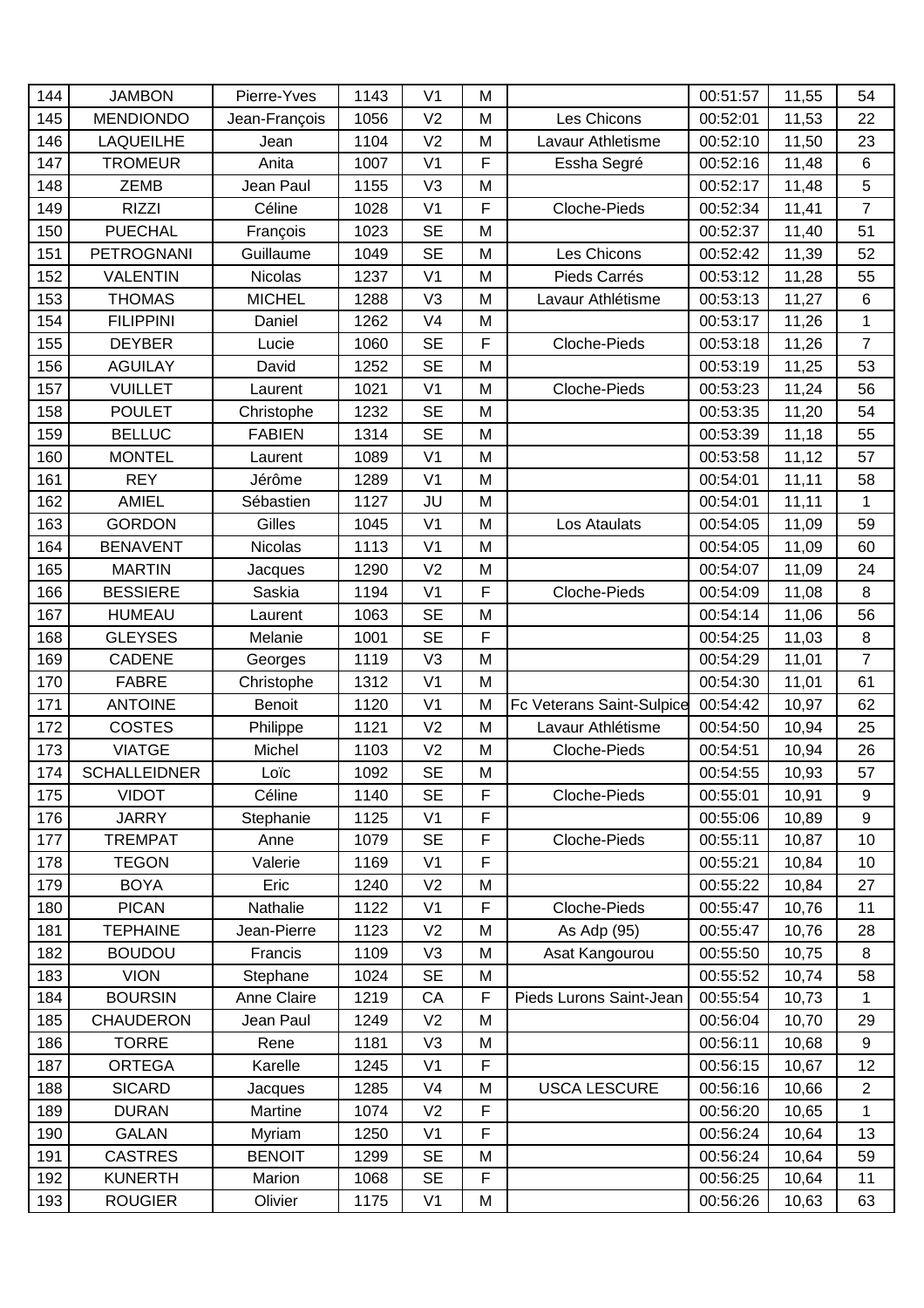| 194 | <b>DELIBES</b>    | Fabien         | 1052 | V <sub>1</sub> | M           | Les Chicons                       | 00:56:31 | 10,62  | 64 |
|-----|-------------------|----------------|------|----------------|-------------|-----------------------------------|----------|--------|----|
| 195 | <b>BATOR</b>      | Eric           | 1051 | V <sub>2</sub> | M           | Les Chicons                       | 00:56:32 | 10,61  | 30 |
| 196 | <b>FLAMANT</b>    | Fanny          | 1040 | <b>SE</b>      | F           |                                   | 00:56:46 | 10,57  | 12 |
| 197 | <b>BELKADI</b>    | Faical         | 1216 | V <sub>2</sub> | M           |                                   | 00:56:47 | 10,57  | 31 |
| 198 | <b>DE SAILLY</b>  | Alexandre      | 1080 | V <sub>1</sub> | M           |                                   | 00:56:52 | 10,55  | 65 |
| 199 | <b>DERIEN</b>     | Guillaume      | 1242 | V <sub>1</sub> | M           |                                   | 00:56:53 | 10,55  | 66 |
| 200 | LASCOL            | Alain          | 1311 | V <sub>2</sub> | M           |                                   | 00:56:54 | 10,54  | 32 |
| 201 | <b>BASSO</b>      | Christophe     | 1115 | V <sub>1</sub> | M           | <b>ASVL Saint-Sulpice</b>         | 00:57:09 | 10,50  | 67 |
| 202 | <b>LABORIE</b>    | Xavier         | 1043 | V <sub>2</sub> | M           |                                   | 00:57:25 | 10,45  | 33 |
| 203 | <b>HAVARD</b>     | Angélique      | 1297 | <b>SE</b>      | F           | Rives du Tarn                     | 00:57:25 | 10,45  | 13 |
| 204 | <b>SABBAR</b>     | <b>Taoufik</b> | 1170 | V <sub>1</sub> | M           |                                   | 00:57:26 | 10,45  | 68 |
| 205 | <b>ASTIE</b>      | <b>ELODIE</b>  | 1296 | <b>SE</b>      | F           | RIVES DU TARN                     | 00:57:27 | 10,44  | 14 |
| 206 | <b>CENTELLES</b>  | Christophe     | 1047 | V <sub>1</sub> | M           | Les Chicons                       | 00:57:45 | 10,39  | 69 |
| 207 | <b>PLANCY</b>     | Chantal        | 1234 | V <sub>1</sub> | F           |                                   | 00:57:55 | 10,36  | 14 |
| 208 | <b>PEGARD</b>     | Sandrine       | 1195 | <b>SE</b>      | F           |                                   | 00:57:56 | 10,36  | 15 |
| 209 | <b>MULARCZYK</b>  | Georgette      | 1101 | V <sub>1</sub> | F           | Petons Gragnaguais                | 00:57:58 | 10,35  | 15 |
| 210 | CARDAILLAC        | Claude         | 1093 | V <sub>2</sub> | M           | Petons Gragnaguais                | 00:57:59 | 10,35  | 34 |
| 211 | CORTACERO         | Frederic       | 1174 | V <sub>1</sub> | M           | Petons Gragnaguais                | 00:57:59 | 10,35  | 70 |
| 212 | <b>MULARCZYK</b>  | Franck         | 1100 | V <sub>1</sub> | M           | Petons Gragnaguais                | 00:57:59 | 10,35  | 71 |
| 213 | <b>HATCHI</b>     | Paola          | 1260 | <b>SE</b>      | F           |                                   | 00:58:08 | 10,32  | 16 |
| 214 | <b>LEFEBVRE</b>   | Andre          | 1171 | V <sub>2</sub> | M           |                                   | 00:58:19 | 10,29  | 35 |
| 215 | <b>LEFEBVRE</b>   | Marina         | 1088 | <b>SE</b>      | F           |                                   | 00:58:19 | 10,29  | 17 |
| 216 | <b>BESSIERES</b>  | Marion         | 1035 | <b>SE</b>      | F           |                                   | 00:58:32 | 10,25  | 18 |
| 217 | <b>BLANDIN</b>    | François       | 1046 | V <sub>1</sub> | M           | Les Chicons                       | 00:58:50 | 10,20  | 72 |
| 218 | <b>COTTIER</b>    | Florent        | 1159 | <b>SE</b>      | M           |                                   | 00:58:56 | 10,18  | 60 |
| 219 | <b>REGENT</b>     | Barbara        | 1013 | V <sub>1</sub> | F           | Cloche-Pieds                      | 00:59:00 | 10,17  | 16 |
| 220 | <b>RAHALI</b>     | Mehdi          | 1048 | <b>SE</b>      | M           | Les Chicons                       | 00:59:12 | 10,14  | 61 |
| 221 | <b>BOUVET</b>     | Guillaume      | 1039 | V <sub>1</sub> | M           | Rugby Loisir St Sulpice           | 00:59:20 | 10,11  | 73 |
| 222 | DELAUNAY          | Johanna        | 1082 | <b>SE</b>      | $\mathsf F$ |                                   | 00:59:21 | 10,11  | 19 |
| 223 | <b>KERDRAON</b>   | Pierre         | 1083 | <b>SE</b>      | M           |                                   | 00:59:21 | 10, 11 | 62 |
| 224 | <b>JATTIOT</b>    | François       | 1064 | V <sub>2</sub> | M           |                                   | 00:59:24 | 10,10  | 36 |
| 225 | <b>CHABROL</b>    | Barbara        | 1038 | V <sub>1</sub> | F           |                                   | 00:59:27 | 10,09  | 17 |
| 226 | <b>MARTY</b>      | Camille        | 1269 | V <sub>4</sub> | M           |                                   | 00:59:28 | 10,09  | 3  |
| 227 | <b>POMIES</b>     | <b>CHARLES</b> | 1273 | V <sub>2</sub> | M           |                                   | 00:59:31 | 10,08  | 37 |
| 228 | <b>BOUSQUET</b>   | Jean-Luc       | 1187 | V <sub>1</sub> | M           |                                   | 00:59:32 | 10,08  | 74 |
| 229 | <b>BERTHOMIEU</b> | Catherine      | 1189 | V <sub>1</sub> | F           | Enorev                            | 00:59:34 | 10,07  | 18 |
| 230 | <b>GIAMBRA</b>    | Arnaud         | 1188 | V <sub>1</sub> | M           |                                   | 00:59:35 | 10,07  | 75 |
| 231 | <b>GUSTIN</b>     | Valérie        | 1010 | <b>SE</b>      | F           |                                   | 00:59:36 | 10,07  | 20 |
| 232 | CADENE            | Audrey         | 1012 | <b>SE</b>      | F           |                                   | 00:59:37 | 10,06  | 21 |
| 233 | <b>MAUREL</b>     | Elodie         | 1034 | <b>SE</b>      | F           |                                   | 00:59:52 | 10,02  | 22 |
| 234 | <b>CHANDON</b>    | Emmanuel       | 1217 | V <sub>1</sub> | M           | <b>Association Football Veter</b> | 01:00:04 | 9,99   | 76 |
| 235 | <b>DELERIS</b>    | Emilie         | 1177 | <b>SE</b>      | F           | Cloche-Pieds                      | 01:00:10 | 9,97   | 23 |
| 236 | <b>ORCIVAL</b>    | Laurence       | 1022 | V <sub>1</sub> | F           | Cloche-Pieds                      | 01:00:26 | 9,93   | 19 |
| 237 | <b>AVERSENG</b>   | Laurent        | 1184 | <b>SE</b>      | M           |                                   | 01:00:29 | 9,92   | 63 |
| 238 | <b>MOULIS</b>     | Daniel         | 1316 | V <sub>2</sub> | M           |                                   | 01:00:31 | 9,91   | 38 |
| 239 | <b>TODESCHI</b>   | Alain          | 1192 | V <sub>1</sub> | M           |                                   | 01:00:31 | 9,91   | 77 |
| 240 | <b>PEZOUS</b>     | Céline         | 1008 | <b>SE</b>      | F           |                                   | 01:00:32 | 9,91   | 24 |
| 241 | <b>LIAUT</b>      | Christelle     | 1186 | V <sub>1</sub> | F           |                                   | 01:00:37 | 9,90   | 20 |
| 242 | <b>SECAIL</b>     | Cyril          | 1166 | <b>SE</b>      | M           |                                   | 01:00:37 | 9,90   | 64 |
| 243 | <b>FOUGERAS</b>   | Claude         | 1222 | V <sub>3</sub> | M           | Cap Montas                        | 01:00:37 | 9,90   | 10 |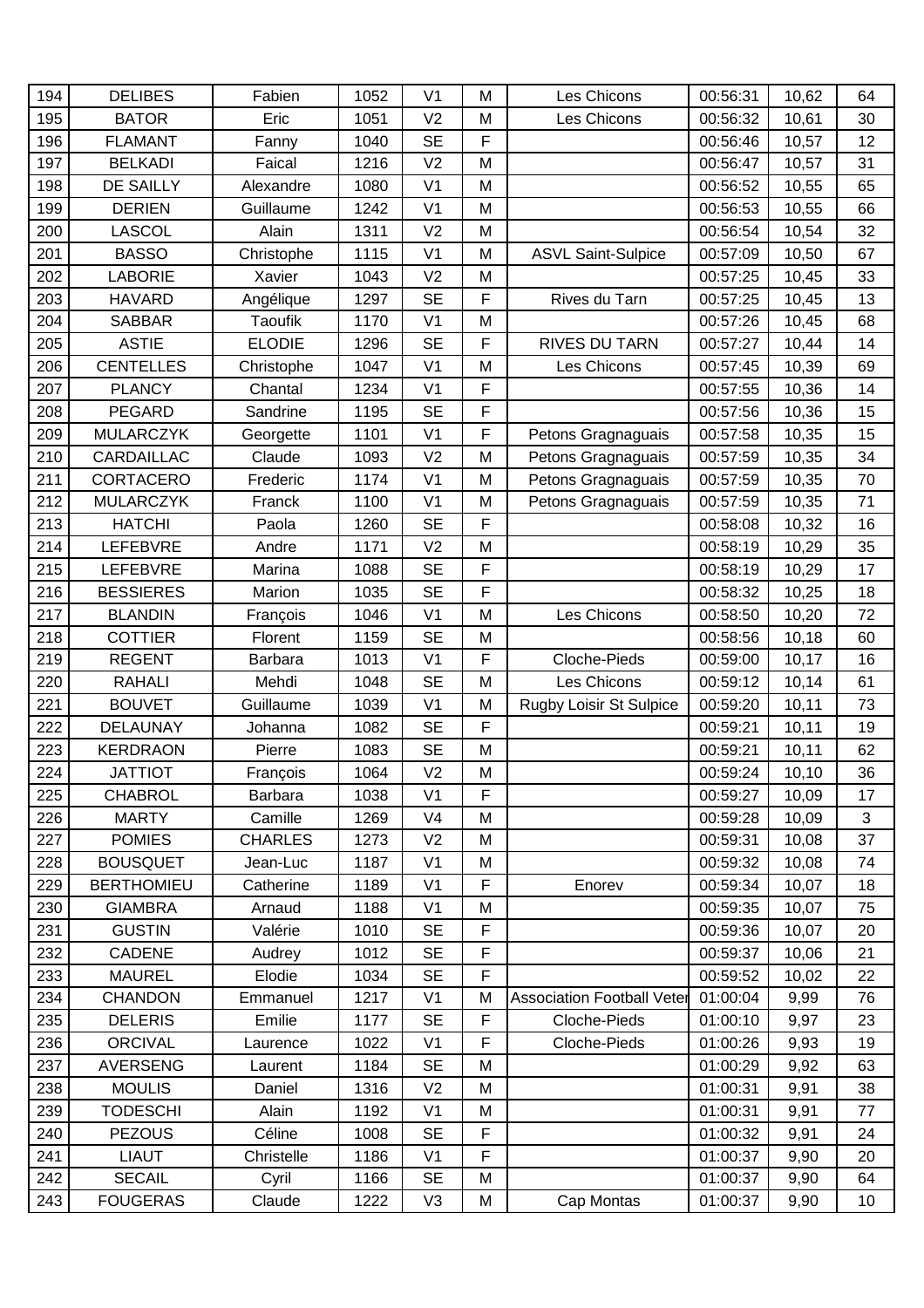| 244 | <b>LERAT</b>        | Charlène        | 1070 | <b>SE</b>      | F              |                         | 01:00:50 | 9,86 | 25             |
|-----|---------------------|-----------------|------|----------------|----------------|-------------------------|----------|------|----------------|
| 245 | <b>FOURNIER</b>     | Patrick         | 1086 | V <sub>2</sub> | M              |                         | 01:01:21 | 9,78 | 39             |
| 246 | <b>BALDET</b>       | Joel            | 1130 | V <sub>2</sub> | M              |                         | 01:01:23 | 9,77 | 40             |
| 247 | <b>DUFOUR</b>       | <b>Bruno</b>    | 1026 | V <sub>2</sub> | M              |                         | 01:01:25 | 9,77 | 41             |
| 248 | <b>LEVEAUX</b>      | <b>STEPHANE</b> | 1293 | <b>SE</b>      | M              | RIVES DU TARN           | 01:01:29 | 9,76 | 65             |
| 249 | <b>BAUX</b>         | Karine          | 1057 | V <sub>1</sub> | F              | Les Chicons             | 01:01:30 | 9,76 | 21             |
| 250 | <b>RAYNAL</b>       | Nathalie        | 1059 | V <sub>2</sub> | F              | <b>Tennis Rabastens</b> | 01:01:30 | 9,76 | $\overline{2}$ |
| 251 | <b>GISCLONG</b>     | <b>DELPHINE</b> | 1315 | V <sub>1</sub> | F              |                         | 01:01:33 | 9,75 | 22             |
| 252 | <b>BELMAS</b>       | Michel          | 1164 | V <sub>3</sub> | M              | Les Authentiques        | 01:01:38 | 9,73 | 11             |
| 253 | <b>TRESSENS</b>     | Marie-Paule     | 1139 | V <sub>2</sub> | F              | Ecla Albi               | 01:02:05 | 9,66 | $\mathbf{3}$   |
| 254 | <b>FALZON</b>       | Cedric          | 1015 | V <sub>1</sub> | M              |                         | 01:02:07 | 9,66 | 78             |
| 255 | <b>FALZON</b>       | Isabelle        | 1228 | V <sub>1</sub> | $\mathsf F$    |                         | 01:02:08 | 9,66 | 23             |
| 256 | <b>BONILLA</b>      | Thierry         | 1069 | V <sub>2</sub> | M              |                         | 01:02:08 | 9,66 | 42             |
| 257 | <b>DERIEN</b>       | Catherine       | 1241 | V <sub>1</sub> | F              |                         | 01:02:08 | 9,66 | 24             |
| 258 | <b>FALZON</b>       | Ludovic         | 1229 | <b>SE</b>      | M              |                         | 01:02:08 | 9,66 | 66             |
| 259 | AMALVY              | Christelle      | 1142 | <b>SE</b>      | F              |                         | 01:02:27 | 9,61 | 26             |
| 260 | ZANON               | Karine          | 1017 | <b>SE</b>      | $\overline{F}$ |                         | 01:02:45 | 9,56 | 27             |
| 261 | ZANON               | Pascal          | 1018 | V <sub>1</sub> | M              |                         | 01:02:45 | 9,56 | 79             |
| 262 | <b>FORT</b>         | Benjamin        | 1014 | V <sub>1</sub> | M              |                         | 01:02:47 | 9,56 | 80             |
| 263 | <b>GLEYSES</b>      | Georges         | 1041 | V <sub>1</sub> | M              | <b>Cloche-Pieds</b>     | 01:02:47 | 9,56 | 81             |
| 264 | <b>BAULES</b>       | Sylvie          | 1032 | V <sub>1</sub> | F              |                         | 01:02:49 | 9,55 | 25             |
| 265 | <b>DONNART</b>      | Cécile          | 1033 | V <sub>1</sub> | F              |                         | 01:02:52 | 9,54 | 26             |
| 266 | <b>VALENTIN</b>     | Véronique       | 1081 | V <sub>1</sub> | $\overline{F}$ |                         | 01:02:52 | 9,54 | 27             |
| 267 | <b>GREFFIER</b>     | Bénédicte       | 1044 | <b>SE</b>      | F              |                         | 01:02:52 | 9,54 | 28             |
| 268 | <b>LABORIE</b>      | Christophe      | 1042 | V <sub>1</sub> | M              |                         | 01:03:09 | 9,50 | 82             |
| 269 | <b>DUBIEL</b>       | <b>DAMIEN</b>   | 1308 | <b>SE</b>      | M              |                         | 01:03:21 | 9,47 | 67             |
| 270 | <b>NGUYEN</b>       | Jean-Pierre     | 1027 | V <sub>2</sub> | M              |                         | 01:03:27 | 9,46 | 43             |
| 271 | <b>RICORDEAU</b>    | Lolotte         | 1247 | <b>SE</b>      | F              |                         | 01:03:30 | 9,45 | 29             |
| 272 | <b>SANCHEZ</b>      | Raymond         | 1031 | V <sub>2</sub> | M              | Cloche-Pieds            | 01:03:31 | 9,45 | 44             |
| 273 | LEJEUNE             | Sandrine        | 1105 | V <sub>1</sub> | F              |                         | 01:03:31 | 9,45 | 28             |
| 274 | <b>DEDIEU</b>       | Laetitia        | 1058 | <b>SE</b>      | F              |                         | 01:03:34 | 9,44 | 30             |
| 275 | <b>THOKAGEVISTK</b> | Gregory         | 1152 | <b>SE</b>      | M              |                         | 01:03:38 | 9,43 | 68             |
| 276 | <b>LOYER</b>        | Mélanie         | 1304 | <b>SE</b>      | F              |                         | 01:03:48 | 9,40 | 31             |
| 277 | <b>ROUBINEAU</b>    | <b>MATHIEU</b>  | 1306 | <b>SE</b>      | M              |                         | 01:03:48 | 9,40 | 69             |
| 278 | <b>PALUSCI</b>      | Sébastien       | 1193 | <b>SE</b>      | M              |                         | 01:04:19 | 9,33 | 70             |
| 279 | <b>CESSES</b>       | Virginie        | 1207 | V <sub>1</sub> | F              |                         | 01:04:22 | 9,32 | 29             |
| 280 | <b>THOREL</b>       | Romain          | 1144 | <b>SE</b>      | M              |                         | 01:04:28 | 9,31 | 71             |
| 281 | <b>BUCKMAN</b>      | Ekow            | 1151 | <b>SE</b>      | M              |                         | 01:04:55 | 9,24 | 72             |
| 282 | <b>LABHAR</b>       | Laetitia        | 1149 | <b>SE</b>      | F              |                         | 01:04:56 | 9,24 | 32             |
| 283 | <b>REPETTO</b>      | Géraldine       | 1150 | V <sub>1</sub> | F              |                         | 01:04:56 | 9,24 | 30             |
| 284 | <b>SACCO</b>        | Rosette         | 1281 | V <sub>1</sub> | F              |                         | 01:05:12 | 9,20 | 31             |
| 285 | <b>MEUNIER</b>      | Claude          | 1003 | V <sub>4</sub> | M              | Aventuriers Du Bitume   | 01:05:24 | 9,17 | $\overline{4}$ |
| 286 | <b>GILMAIRE</b>     | Pablo           | 1257 | ES             | M              |                         | 01:05:30 | 9,16 | $\overline{2}$ |
| 287 | <b>SEMAI</b>        | Paul            | 1268 | ES             | M              |                         | 01:05:30 | 9,16 | $\mathbf{3}$   |
| 288 | <b>MICHEL</b>       | Kristy          | 1106 | <b>SE</b>      | F              |                         | 01:07:04 | 8,95 | 33             |
| 289 | <b>BEYAERT</b>      | Yannick         | 1112 | V <sub>2</sub> | M              |                         | 01:08:21 | 8,78 | 45             |
| 290 | CARRIEROU           | Nicolas         | 1084 | V <sub>1</sub> | M              |                         | 01:08:25 | 8,77 | 83             |
| 291 | <b>NAVARRI</b>      | José            | 1258 | V <sub>4</sub> | M              |                         | 01:08:38 | 8,74 | 5              |
| 292 | <b>VU DINH</b>      | Tuanh           | 1099 | V <sub>2</sub> | M              |                         | 01:09:25 | 8,64 | 46             |
| 293 | <b>RULLIER</b>      | Edwige          | 1006 | V <sub>1</sub> | F              | Cloche-Pieds            | 01:11:33 | 8,39 | 32             |